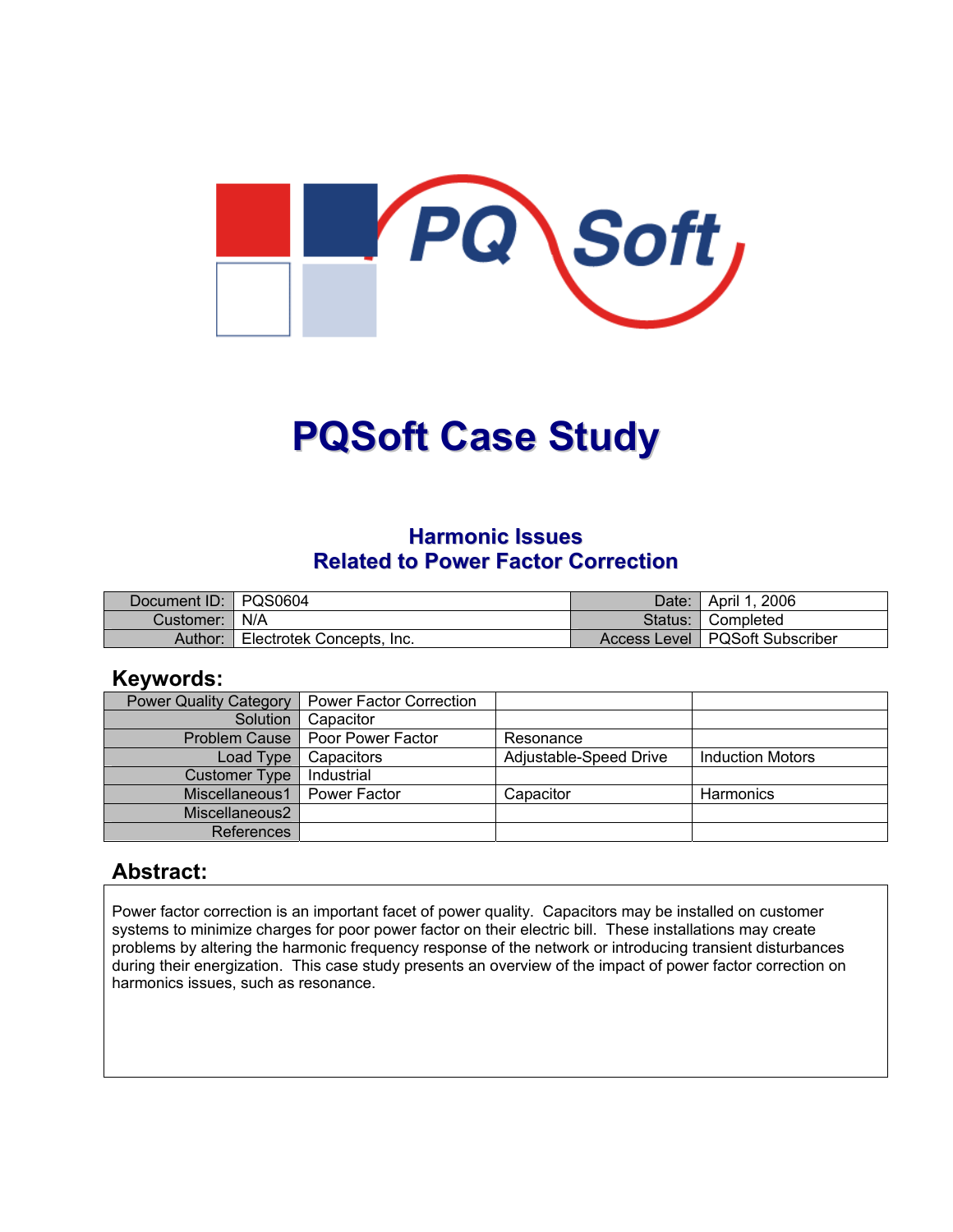# <span id="page-1-0"></span>**TABLE OF CONTENTS**

| Benefit of Applying Power Factor Correction Capacitors as Harmonic Filters 11 |  |
|-------------------------------------------------------------------------------|--|
|                                                                               |  |
|                                                                               |  |

## **LIST OF FIGURES**

## **RELATED STANDARDS**

IEEE Std. 519

## **GLOSSARY AND ACRONYMS**

| ASD        | Adjustable-Speed Drive           |
|------------|----------------------------------|
| DPF.       | <b>Displacement Power Factor</b> |
| <b>PWM</b> | Pulse Width Modulation           |
| THD.       | <b>Total Harmonic Distortion</b> |
| <b>TPF</b> | True Power Factor                |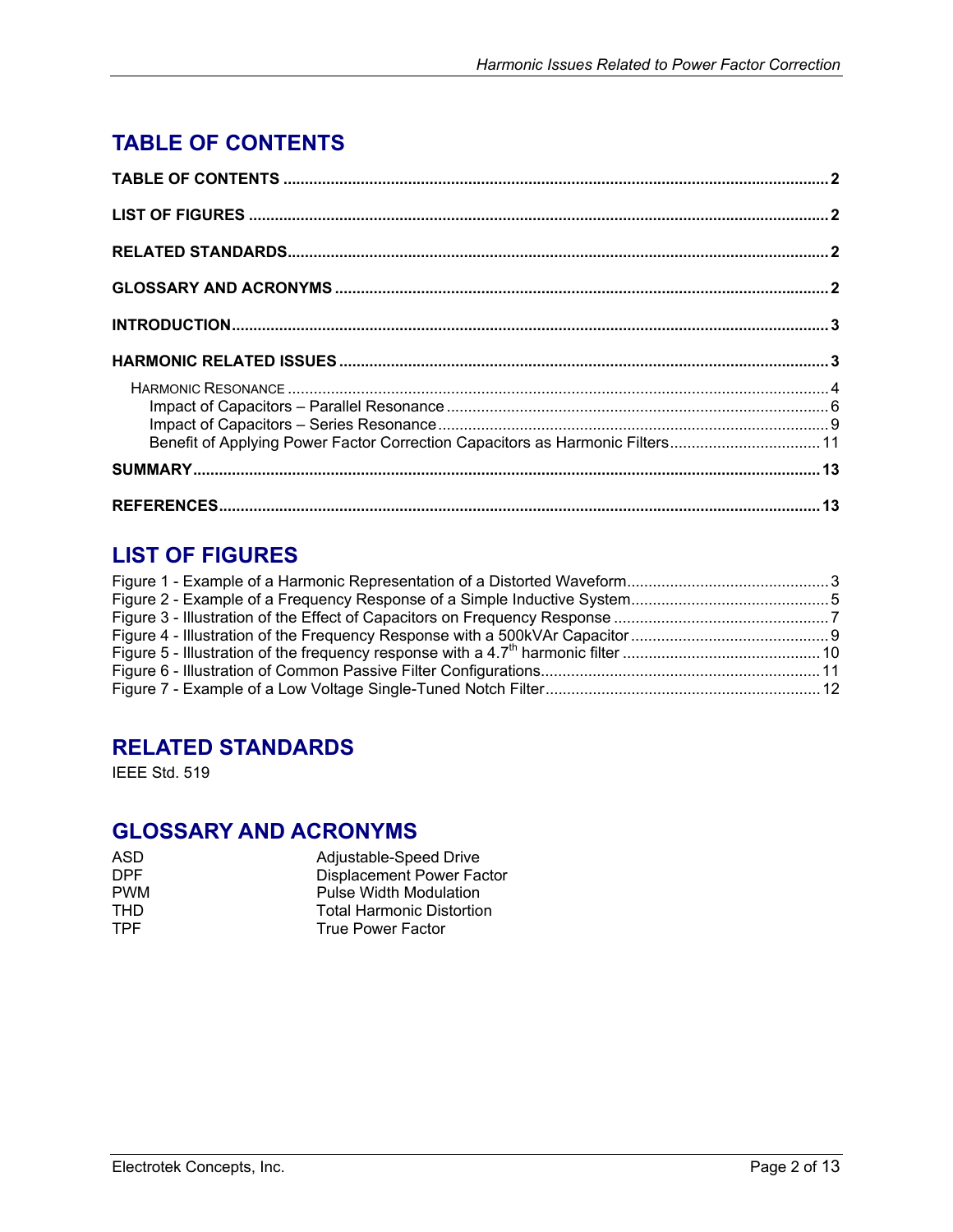### <span id="page-2-0"></span>**INTRODUCTION**

Electric utilities and their customers have long been concerned with power quality. The need for constant voltage and frequency has always been recognized. However, recent trends toward energy conservation, the increasing utilization of power electronic loads, and the proliferation of sensitive electronic equipment are changing the definition of what is meant by "constant voltage." The primary reasons for the growing concern include:

- − Load equipment is more sensitive to power quality variations than equipment applied in the past. Many new load devices contain microprocessor-based controls and power electronic devices that are sensitive to many types of disturbances.
- The increasing emphasis on overall power system efficiency has resulted in a continued growth in the application of devices such as high-efficiency adjustable-speed motor drives and shunt capacitors for power factor correction to reduce losses. This is resulting in increasing harmonic levels on power systems and has many people concerned about the future impact on system capabilities.
- Increased awareness of power quality issues by the end users. Utility customers are becoming better informed about such issues as interruptions, sags, and switching transients and are challenging the utilities to improve the quality of power delivered.
- Many things are now interconnected in a network. Integrated processes mean that the failure of any component has much more important consequences.

### **HARMONIC RELATED ISSUES**

Harmonics can cause equipment to misoperate, capacitor banks to fail, breakers to trip mysteriously, but in general, the electric power system has the ability to absorb substantial amounts of harmonic current with surprisingly little or no impact on connected equipment. Real problems from harmonics are usually confined to locations with high amounts of nonlinear, harmonic current-producing loads or power factor correction capacitors. Examples of this include a wastewater treatment plant where the entire load may be comprised of adjustable-speed motor drives powering pumps, or situations where power factor correction capacitors on the customer system or at the utility distribution level create resonances that amplify the effects of nonlinear loads.

[Figure 1](#page-2-1) shows how a distorted harmonic waveform can be represented by a series of sine waves. In the figure, only the fundamental frequency, the fifth harmonic and the eleventh harmonic sine waves are shown along with the resultant waveform. This resultant is starting to look like the distorted wave at the left. If all the frequency components are added in, the resultant will be the same as the waveform at the left.



<span id="page-2-1"></span>**Figure 1 - Example of a Harmonic Representation of a Distorted Waveform**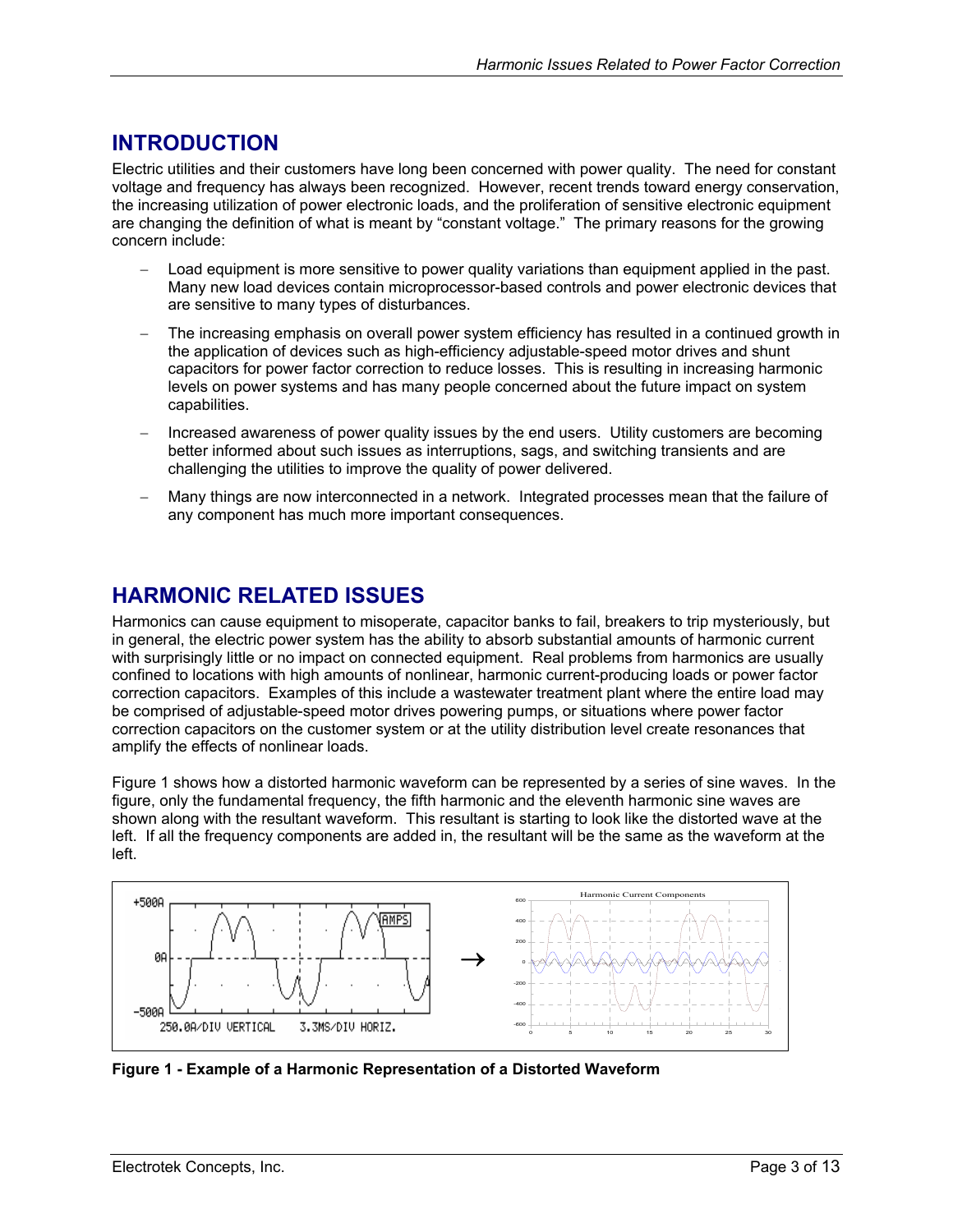<span id="page-3-0"></span>Almost all harmonic distortion problems occur when a resonant frequency exists near the  $5<sup>th</sup>$  or  $7<sup>th</sup>$ harmonics (11<sup>th</sup> or 13<sup>th</sup> harmonics can also be a problem if a large percentage of the load is nonlinear). Simple calculations can be used to estimate the system resonant frequencies. Existence of resonances near characteristic harmonic frequencies of loads that have been identified as harmonic sources is an early indication of potential trouble.

Distorted currents, and the distorted voltages they create as they flow through system impedances, can reduce equipment operating reliability and service life. Potential problems include the following:

- Failure of power factor correction capacitors. The presence of power factor correction capacitors in a facility greatly increases the potential for harmonic problems. A capacitor can cause the system to resonate near a harmonic frequency resulting in high voltage and/or current distortion that can destroy the capacitor or cause nuisance capacitor fuse/breaker operations.
- − Equipment misoperation. Circuit breakers, adjustable-speed drives, programmable logic controllers, and other equipment employ control circuits that may not operate correctly in a distorted environment. Distortion of the equipment supply voltage may cause inaccurate measurement of control input signals. It can produce multiple zero crossings per cycle of the input signal waveform, causing crossing detectors to malfunction. Typical problems include clocks running fast, hunting and oscillation in motor speed control systems, and circuit breaker failure to trip or nuisance trips.
- − Overheating of transformers. Transformer core losses and other stray losses vary roughly with the square of the frequency of the load current. Therefore, harmonic load currents significantly increase transformer heating. This problem is most severe in dry-type transformers.
- − Overloading of neutral conductors in three-phase four-wire circuits serving single-phase electronic power supply loads. As with transformers, harmonic currents increase conductor heating. However, the neutral conductor is of special concern due to the triplen harmonic currents from each phase adding in the neutral. Though balancing loads among the phases will eliminate fundamental current in the neutral, this is not true for the triplens (triplen harmonics are odd multiples of the third harmonic, e.g., 3, 9, 15, 21…). Neutral current can be approximately 70% higher than phase conductor current for circuits serving balanced computer loads.

#### *Harmonic Resonance*

The application of nonlinear loads results in harmonic currents flowing on the power system. The interaction of these currents with the system impedance determines the voltage distortion levels throughout the system. This case study presents important concepts for determining the system frequency response characteristics. Simple systems can be analyzed with hand calculations or spreadsheets. Systems that are more complicated require computer programs that can solve for the system characteristics at multiple frequencies.

Harmonic voltage distortion is a result of the voltage drop created across the equivalent power system impedance by harmonic currents from nonlinear loads. Once the characteristics of the harmonic sources have been identified, the response of the power system at each harmonic frequency must be developed to determine the impact of the nonlinear load on harmonic voltage distortion.

At any point within a power system, the equivalent impedance at fundamental frequency can be determined from short-circuit current information. At the fundamental frequency (60 Hz), power systems are primarily inductive, and the equivalent impedance is sometimes called the short-circuit reactance. The equivalent inductance may be determined using: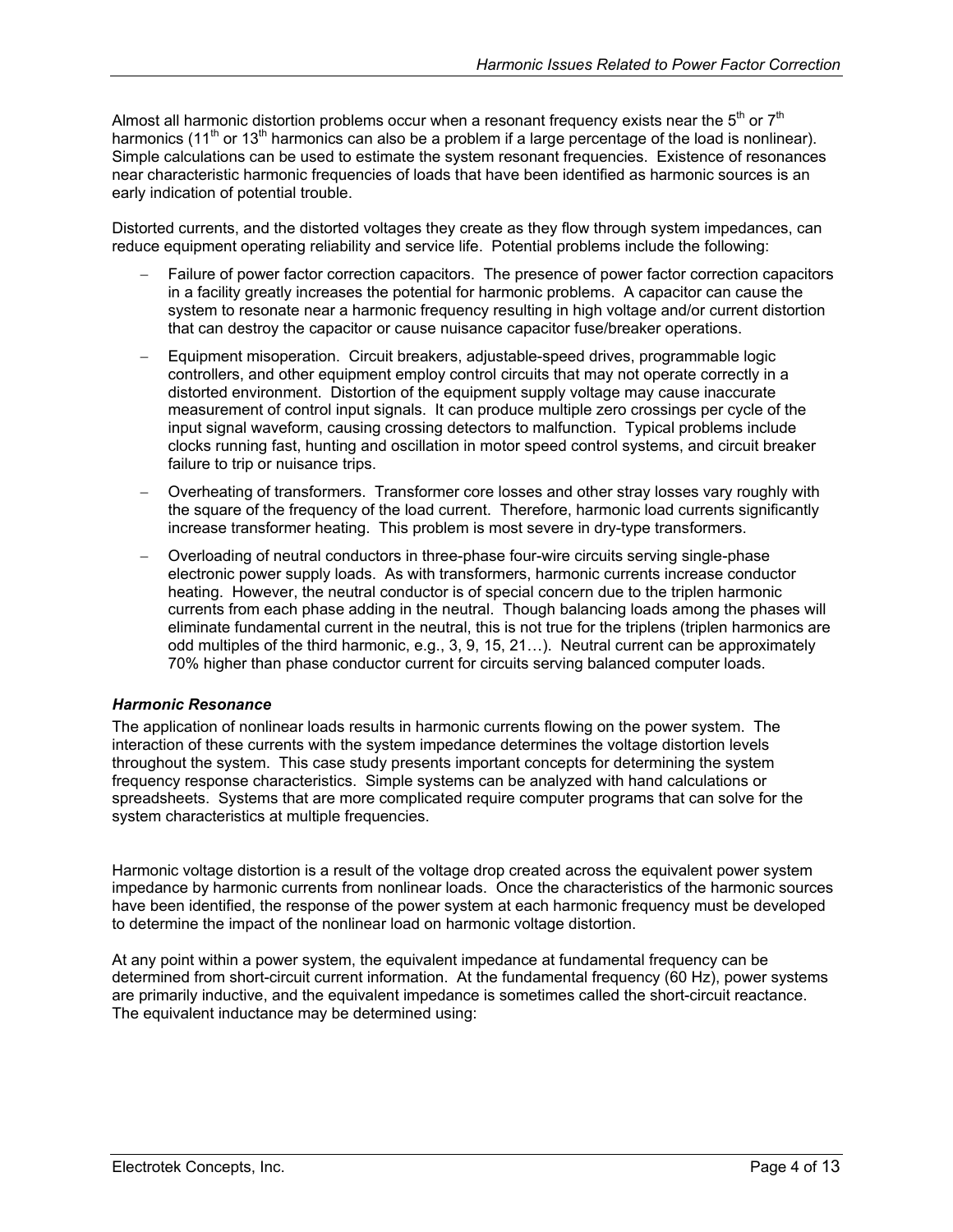<span id="page-4-0"></span>
$$
X_{sc} = \frac{kV_{\phi\phi}^2}{MVA_{3\phi}}
$$
  $L_{sc} = \frac{X_{sc}}{\omega}$   
where:  
 $kV_{\phi\phi} =$  system rms phase-to-phase voltage (kV)  
 $MVA_{3\phi} =$  three-phase short circuit capacity (MVA)  
 $X_{sc} =$  system short circuit reactance (Ω)  
 $L_{sc} =$  system short circuit inductance (H)  
 $\omega =$  system frequency (rad/sec = 2<sup>\*</sup>π<sup>\*</sup>f<sub>system</sub>)

At harmonic frequencies, the impedance of the equivalent inductance may be determined using:

$$
X_{sc_h} = 2 * \pi * f_h * L_{sc} = 2 * \pi * 60 * h * L_{sc}
$$
  
where:  

$$
X_{sc_h} = \text{system reactance at harmonic } h \text{ } (\Omega)
$$

 $\mathsf{X}_{\mathsf{SC}_\mathsf{h}}$  $L_{SC}$  = system short circuit inductance (H)  $f_h$  = power system fundamental frequency (Hz) h = harmonic number

A graph of impedance versus frequency for this simple system representation would look similar to [Figure](#page-4-1)  [2.](#page-4-1) Real power systems are not as linear. As frequency increases, the effect of elements not included in the 60 Hz short circuit calculation, such as line and transformer capacitance and load, becomes more significant. At the lower-order harmonic frequencies, however, useful calculations can still be performed with this simple representation. With an estimate of the harmonic spectrum for the nonlinear load current, the impedance characteristic can be used to estimate the impact of the load on the voltage distortion at the point of connection.

<span id="page-4-1"></span>

**Figure 2 - Example of a Frequency Response of a Simple Inductive System**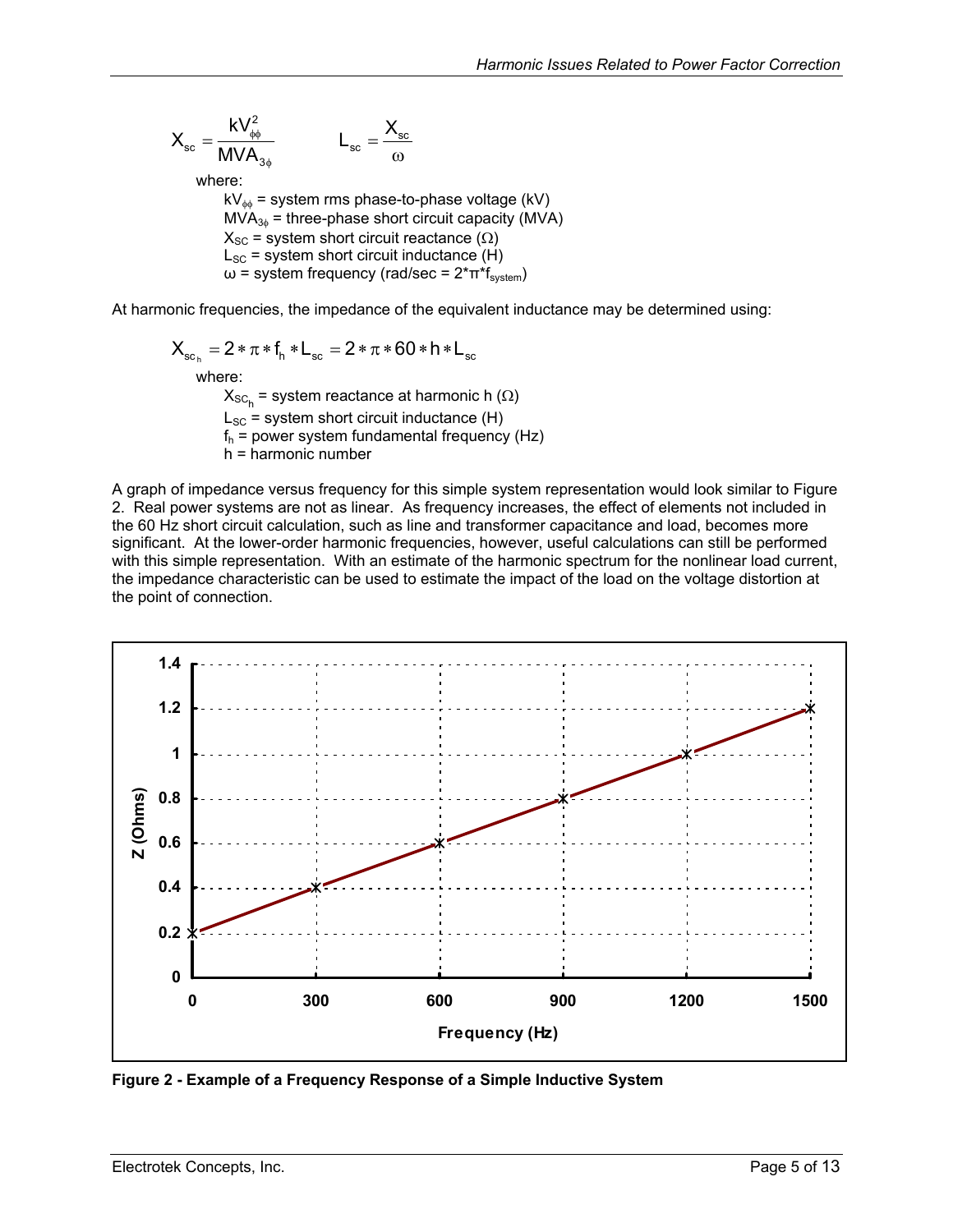<span id="page-5-0"></span>At utilization voltages, the equivalent system reactance is usually dominated by local impedance. A good approximation for  $X_{\rm sc}$  may be based on the impedance of the local step-down transformer  $(X_{\rm tx})$ :

$$
X_{\rm sc} \approx X_{\rm tx}
$$

While not precise (ignores the system impedance on the high side of the transformer), this relationship is usually sufficient to evaluate whether or not significant harmonic distortion can be expected. Transformer impedance  $(Z_{tx(%)}$  - nameplate impedance in percent at rating) may be approximated using:

$$
X_{tx} \approx \left(\frac{kV_{\phi\phi}^2}{MVA_{3\phi}}\right) * Z_{tx_{\%}}
$$

where:

 $kV_{\phi\phi}$  = system rms phase-to-phase voltage (kV)  $MVA_{3\phi}$  = three-phase transformer rating (MVA)  $X_{SC}$  = system short circuit reactance ( $\Omega$ )  $X_{tx}$  = transformer reactance ( $\Omega$ )

For example, for a 1500 kVA, 6% impedance transformer, the equivalent impedance on the low side (480 volt) may be approximated using:

$$
X_{tx} \approx \left(\frac{kV_{\phi\phi}^2}{MVA_{3\phi}}\right) * Z_{tx_{\phi s}} = \left(\frac{0.480^2}{1.5}\right) * 0.06 = 0.0092 \Omega
$$

#### Impact of Capacitors – Parallel Resonance

Shunt capacitors in the power system dramatically alter the system impedance variation with frequency. Capacitors are one of the most linear elements of the power system and do not create harmonics themselves. However, severe harmonic distortion can sometimes be attributed to their presence. While the reactance of inductive components increases proportionately to frequency, capacitive reactance,  $X_c$ , decreases proportionately:

$$
X_c = \left(\frac{kV_{\phi\phi}^2}{MVAr_{3\phi}}\right) \qquad \qquad C = \frac{1}{\omega * X_c}
$$
\nwhere:  
\n
$$
X_c = \text{capacitor bank reactance } (\Omega)
$$
\n
$$
C = \text{capacitor bank capacitance } (F)
$$
\n
$$
kV_{\phi\phi} = \text{system rms phase-to-phase voltage } (kV)
$$
\n
$$
MVAr_{3\phi} = \text{three-phase capacitor bank rating } (MVAr)
$$
\n
$$
\omega = \text{system frequency } (\text{rad/sec} = 2 * \pi * f_{\text{system}})
$$

For example, the capacitive reactance for a 1200 kVAr, 13.8 kV capacitor bank may be determining using:

$$
X_{c} = \left(\frac{kV_{\phi\phi}^{2}}{MVAR_{3\phi}}\right) = \left(\frac{13.8^{2}}{1.2}\right) = 158.7\Omega
$$

and the reactance for a 600 kVAr, 480 volt capacitor bank may be determined using: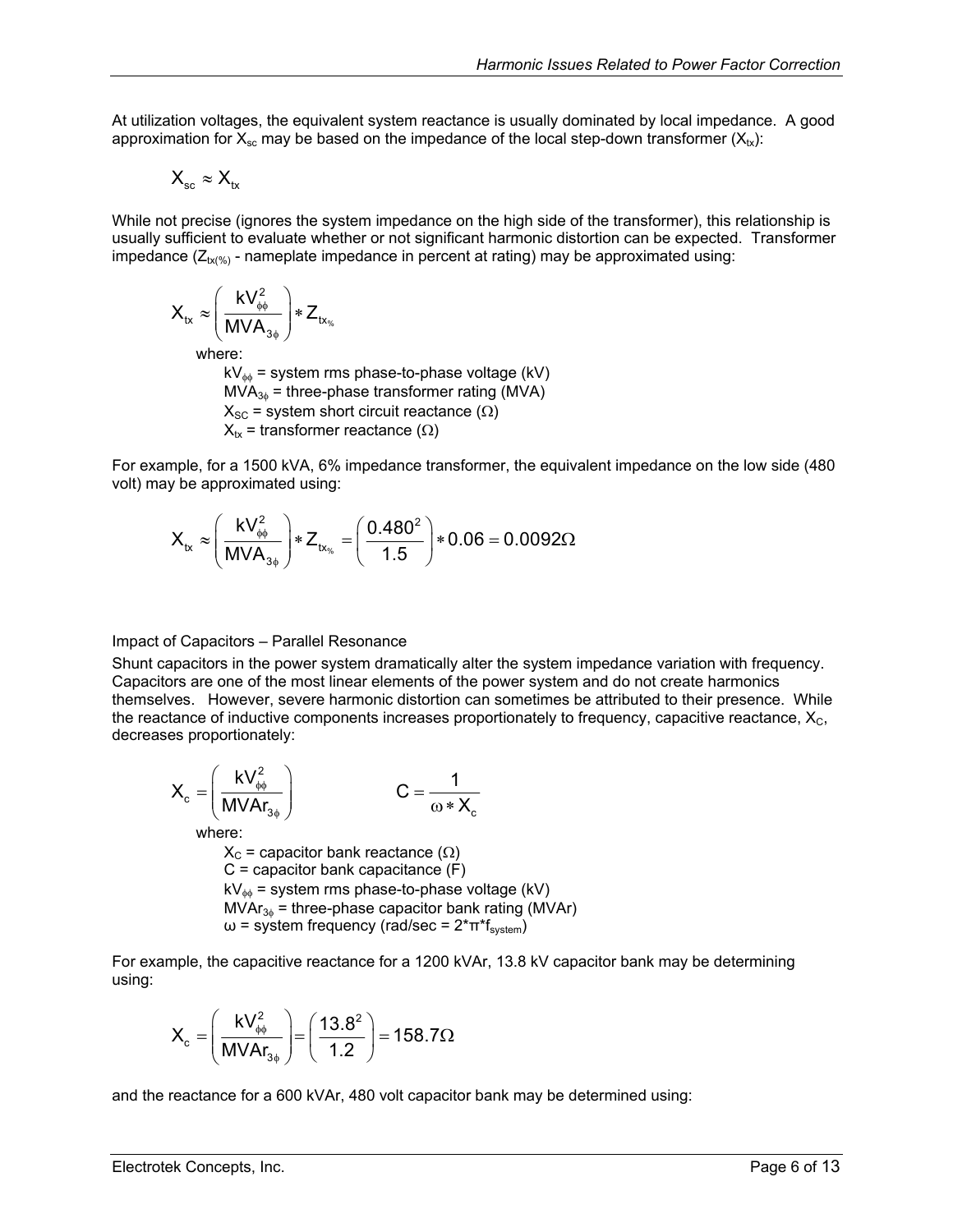<span id="page-6-0"></span>
$$
X_{\rm c}=\left(\frac{kV_{\phi\phi}^2}{MVAr_{3\phi}}\right)=\left(\frac{0.480^2}{0.6}\right)=0.384\Omega
$$

At harmonic frequencies, shunt capacitors appear to nonlinear loads as being in parallel with the equivalent system inductance. At the frequency where  $X_c$  and  $X_{sc}$  are equal, the parallel impedance (combination of inductance and capacitance), as seen by the nonlinear load, becomes very high. This frequency  $(f<sub>r</sub>)$  is known as the resonant frequency for that particular circuit configuration, and it may be determined using:

$$
f_r = \frac{1}{2\pi\sqrt{(L_{sc} * C)}}
$$
  
where:  

$$
f_r = \text{parallel resonant frequency (Hz)}
$$
  

$$
L_{SC} = \text{system short circuit inductance (H)}
$$
  

$$
C = \text{capacitor bank capacitance (F)}
$$

An example illustration of system impedance as a function of frequency (see [Figure 3\)](#page-6-1) clearly shows the effect of the capacitor bank.

<span id="page-6-1"></span>

**Figure 3 - Illustration of the Effect of Capacitors on Frequency Response**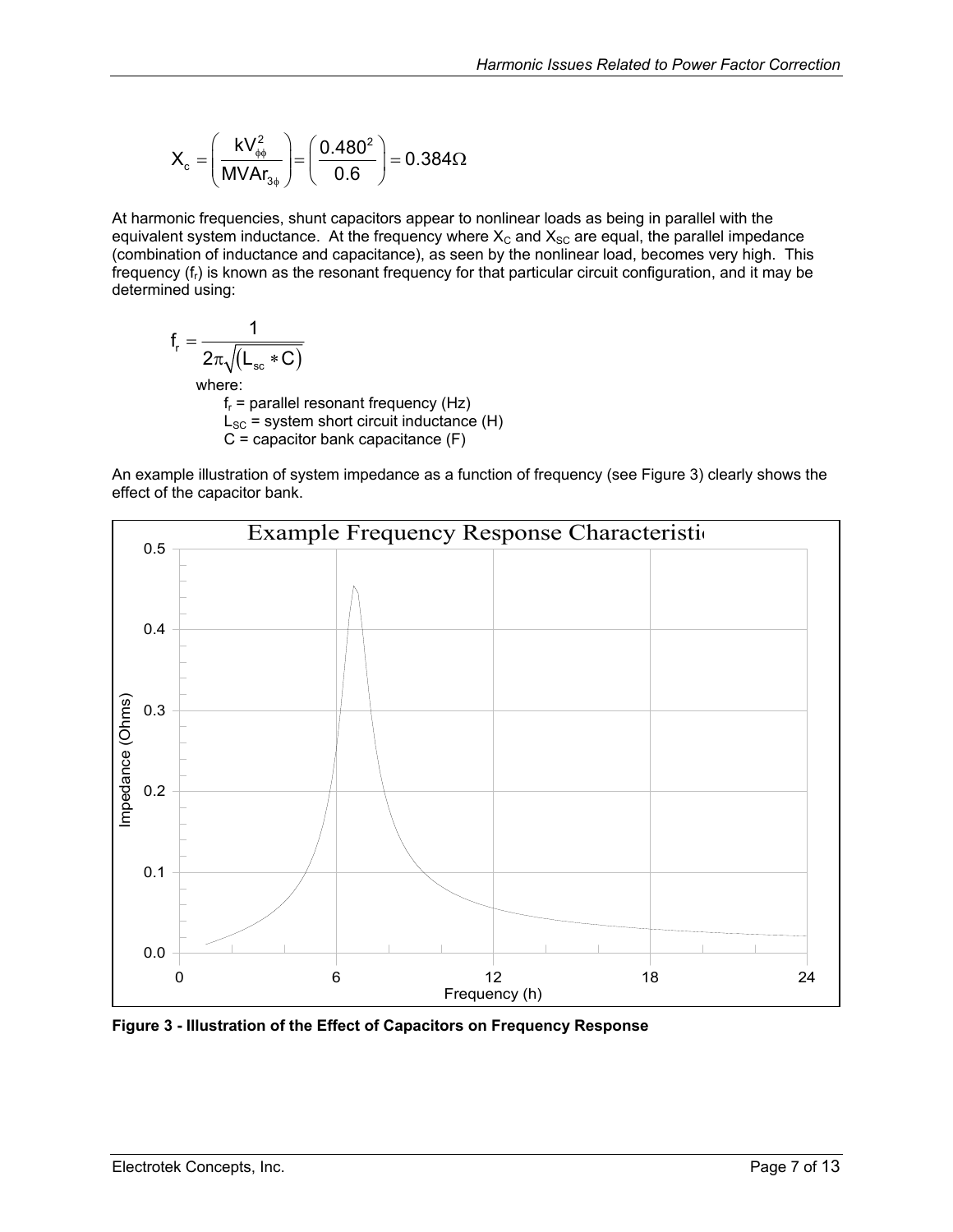Because the inductance and capacitance are connected in parallel, this condition is known as parallel resonance. Other, perhaps more convenient, forms of this equation include:

$$
h_r \approx \sqrt{\frac{X_c}{X_{sc}}} = \sqrt{\frac{MVA_{3\phi}}{MVAr_{3\phi}}} = \sqrt{\frac{\left(kVA_{tx}*100\right)}{\left(kVAr_{3\phi}*Z_{tx_{\%}}\right)}}
$$

where:

 $h_r$  = parallel resonant frequency (x fundamental)  $X_C$  = capacitor bank reactance ( $\Omega$ )  $X_{SC}$  = system short circuit reactance ( $\Omega$ )  $MVA<sub>3φ</sub>$  = three-phase short circuit capacity (MVA)  $MVar_{3\phi}$  = three-phase capacitor bank rating (MVAr)  $kVA_{tx}$  = three-phase transformer rating (kVA)  $kVAr_{3\phi}$  = three-phase capacitor bank rating (kVAr)  $Z_{tx\%}$  = transformer reactance (%)

For example, the resonant frequency for a 1500 kVA, 6% impedance transformer and a 500 kVAr capacitor bank may be approximated using:

$$
h_r \approx \sqrt{\frac{(kVA_{tx}*100)}{(kVAr_{3\phi}*Z_{tx_{\psi_s}})}} = \sqrt{\frac{(1500*100)}{(500*6)}} = 7.07
$$
  
where:

hr = resonant frequency (x fundamental)  $X_c$  = capacitor reactance  $X_{sc}$  = system short circuit reactance  $MVA<sub>sc</sub>$  = system short circuit MVA (200)  $MVar<sub>can</sub> = MVAr rating of capacitor bank (0.500)$  $kVA_{tx}$  = kVA rating of step-down transformer (1500)  $Z_{tx}$  = step-down transformer impedance in percent (6)  $kVAr_{cap} = kVAr$  rating of capacitor bank (500)

A more accurate calculation would include the source impedance (200 MVA):

$$
X_{sc} = X_{tx} + X_s
$$

where:

$$
X_{tx} \approx \left(\frac{kV_{\phi\phi}^2}{MVA_{3\phi}}\right) * Z_{tx_{\phi s}} = \left(\frac{0.480^2}{1.5}\right) * 0.06 = 0.0092\Omega
$$
\n
$$
X_{s} \approx \left(\frac{kV_{\phi\phi}^2}{MVAs_{3\phi}}\right) = \left(\frac{0.480^2}{200}\right) = 0.001152\Omega
$$
\n
$$
X_{c} = \left(\frac{kV_{\phi\phi}^2}{MVAr_{3\phi}}\right) = \left(\frac{0.480^2}{0.5}\right) = 0.4608\Omega
$$
\n
$$
h_{r} = \sqrt{\frac{X_{c}}{X_{sc}}} = \sqrt{\frac{0.4608}{(0.0092 + 0.001152)}} = 6.67
$$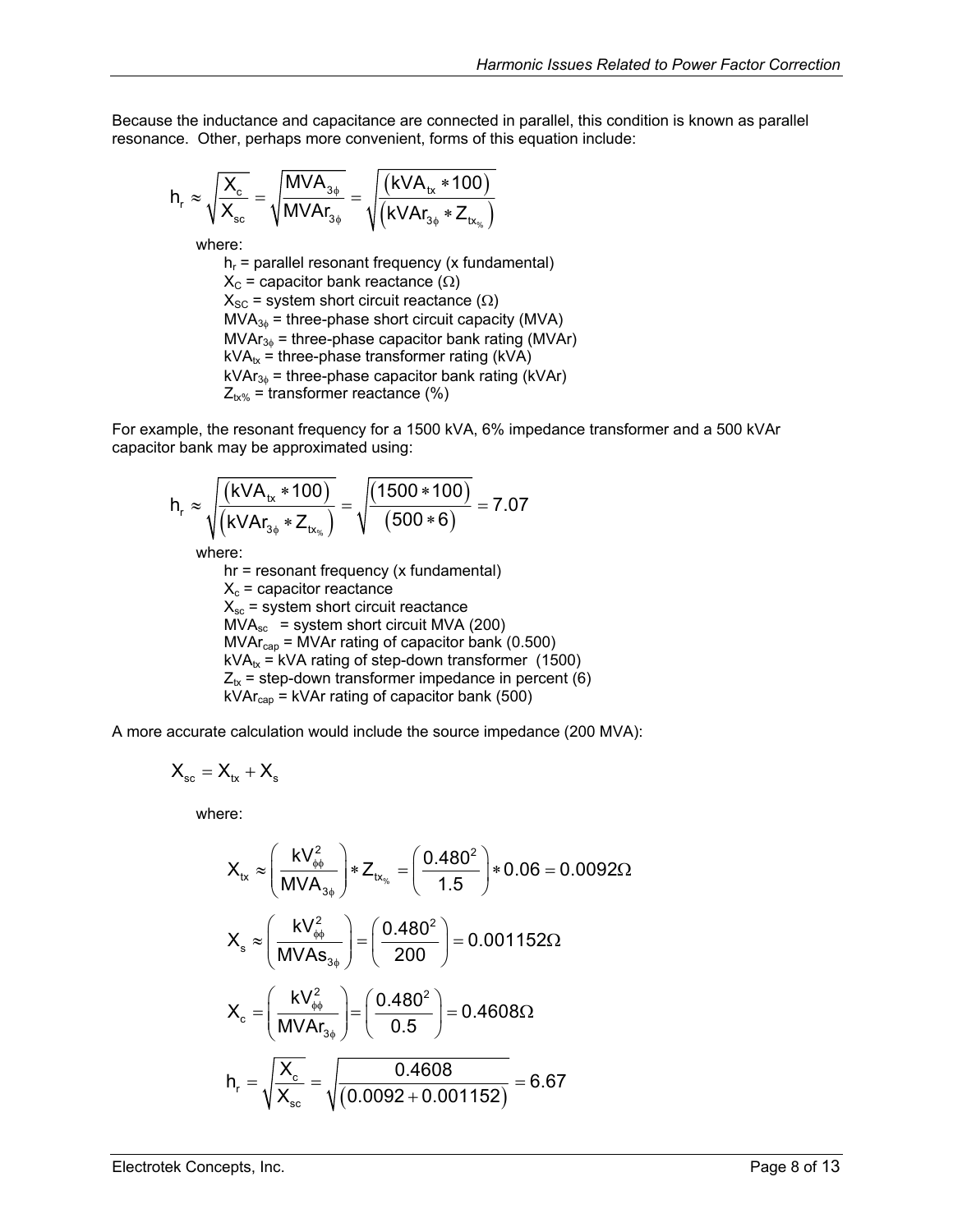<span id="page-8-0"></span>Therefore, for this example, including the source impedance reduced the estimated harmonic resonance from 7.07 to 6.67. The simulation result for this case is shown in [Figure 4.](#page-8-1) The impact of the source impedance will be dependent on the source strength (available fault current, also referred to as a stiff or weak system) and the size and impedance of the customer's step-down transformer. Generally, ignoring the source impedance for an approximation of the resonant frequency is a reasonable assumption.

The high impedance at the parallel resonant frequency may result in high voltage harmonic magnitudes (and magnified current harmonic magnitudes in the resonant circuit) if the resonance corresponds to one of the harmonic components associated with the nonlinear load. It is usually a problem if the parallel resonance is close to one of the lower order characteristic harmonics (e.g.,  $5^{th}$  or  $7^{th}$  harmonic). Problems have also occurred with higher frequency resonances (e.g., 11<sup>th</sup>, 13<sup>th</sup>) but they are less common.

<span id="page-8-1"></span>

**Figure 4 - Illustration of the Frequency Response with a 500kVAr Capacitor** 

#### Impact of Capacitors – Series Resonance

Another possible system/capacitor interaction, known as series resonance, may also be a concern. The series combination of an inductor and a capacitor appears as a very small (theoretically zero) impedance at its resonant frequency. There are certain instances where a shunt capacitor and the inductance of a transformer or distribution line may appear as a series LC circuit to a source of harmonic currents. If the resonant frequency corresponds to a characteristic harmonic frequency of the nonlinear load, the LC circuit will attract a large portion of the harmonic current that is generated. For example, a customer not having any nonlinear load, but utilizing power factor correction capacitors, may in this way experience high harmonic voltage distortion due to neighboring harmonic sources.

The series resonance circuit is used to an advantage when designing harmonic filters. In this case, the series resonance is designed to occur near a characteristic harmonic of the nonlinear loads and the elements of the filter are specified to withstand the required level of harmonic current and voltage.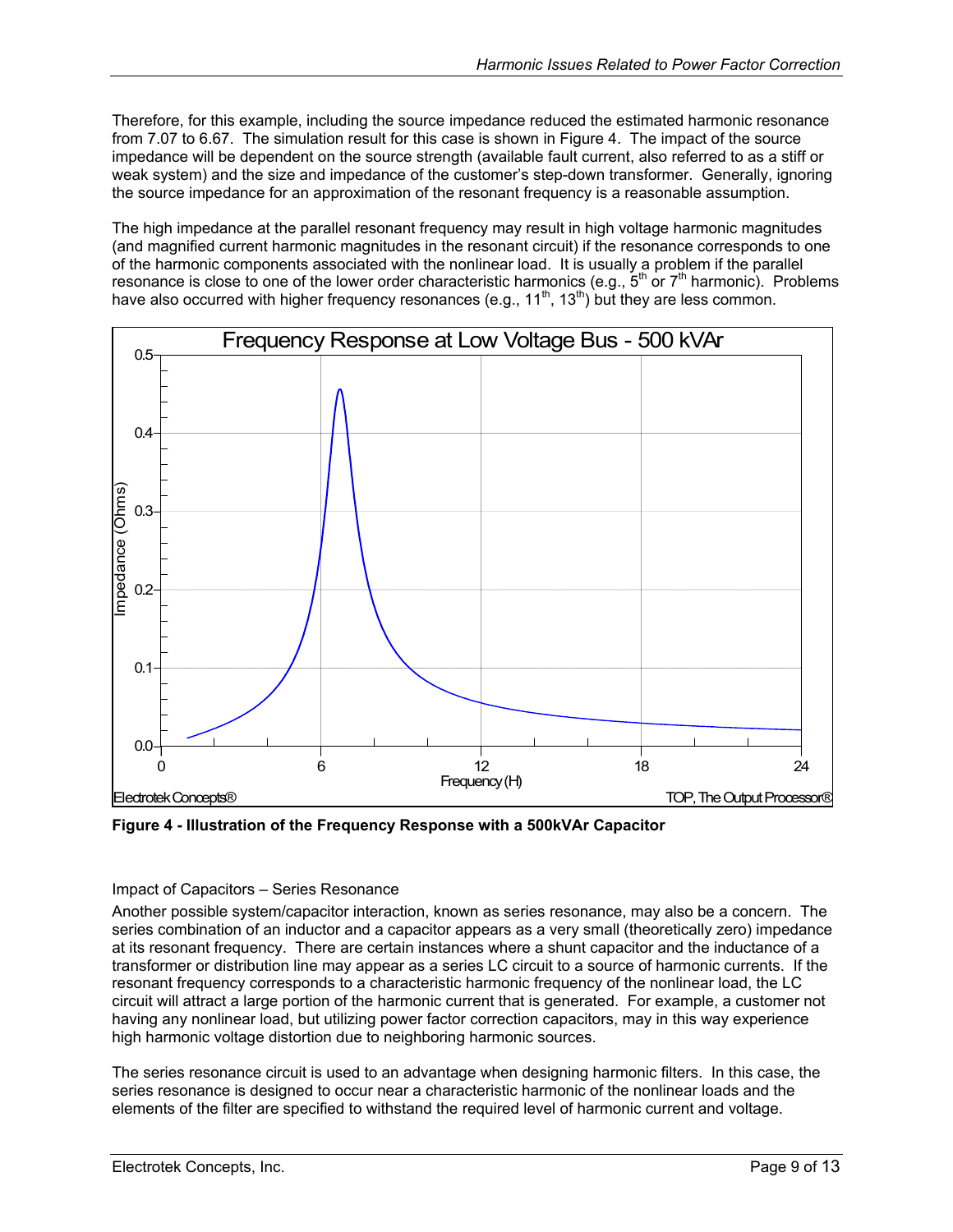<span id="page-9-0"></span>As indicated in the simulated frequency response characteristic, shown in [Figure 5,](#page-9-1) for the series resonant circuit, a parallel resonance is also introduced at a value below the harmonic frequency of the series resonance (see previous example for a 1500 kVA, 6% impedance transformer and a 500 kVAr,  $4.7<sup>th</sup>$  filter). The harmonic number for the new parallel resonance may be approximated using:

$$
h_{r_{\text{new}}} \approx \left(\frac{h_{\text{filter}}}{\sqrt{\left(1 + \left(\frac{X_{\text{sc}}}{X_{\text{filter}}}\right)\right)}}\right) = \left(\frac{4.7}{\sqrt{\left(1 + \left(0.01035/0.02086\right)\right)}}\right) = 3.84
$$

where:

 $h_{\text{mew}}$  = resulting (new) parallel resonant frequency (x fundamental)

 $X_{SC}$  = system short circuit reactance ( $\Omega$ )

 $X_{filter}$  = reactance of series filter reactor ( $\Omega$ )

$$
X_{\text{filter}} = \left(\frac{X_{\text{c}}}{n^2}\right) = \left(\frac{0.4608}{4.7^2}\right) = 0.02086
$$

<span id="page-9-1"></span>

Figure 5 - Illustration of the frequency response with a 4.7<sup>th</sup> harmonic filter

This frequency should be checked when designing filters to make sure that the parallel resonance is not introduced at a lower order characteristic harmonic. For example, installing a 7<sup>th</sup> harmonic filter may retune the system to the 5<sup>th</sup> harmonic and increase the voltage distortion level. It is generally good practice to apply filters starting at the lowest characteristic harmonic to avoid this problem.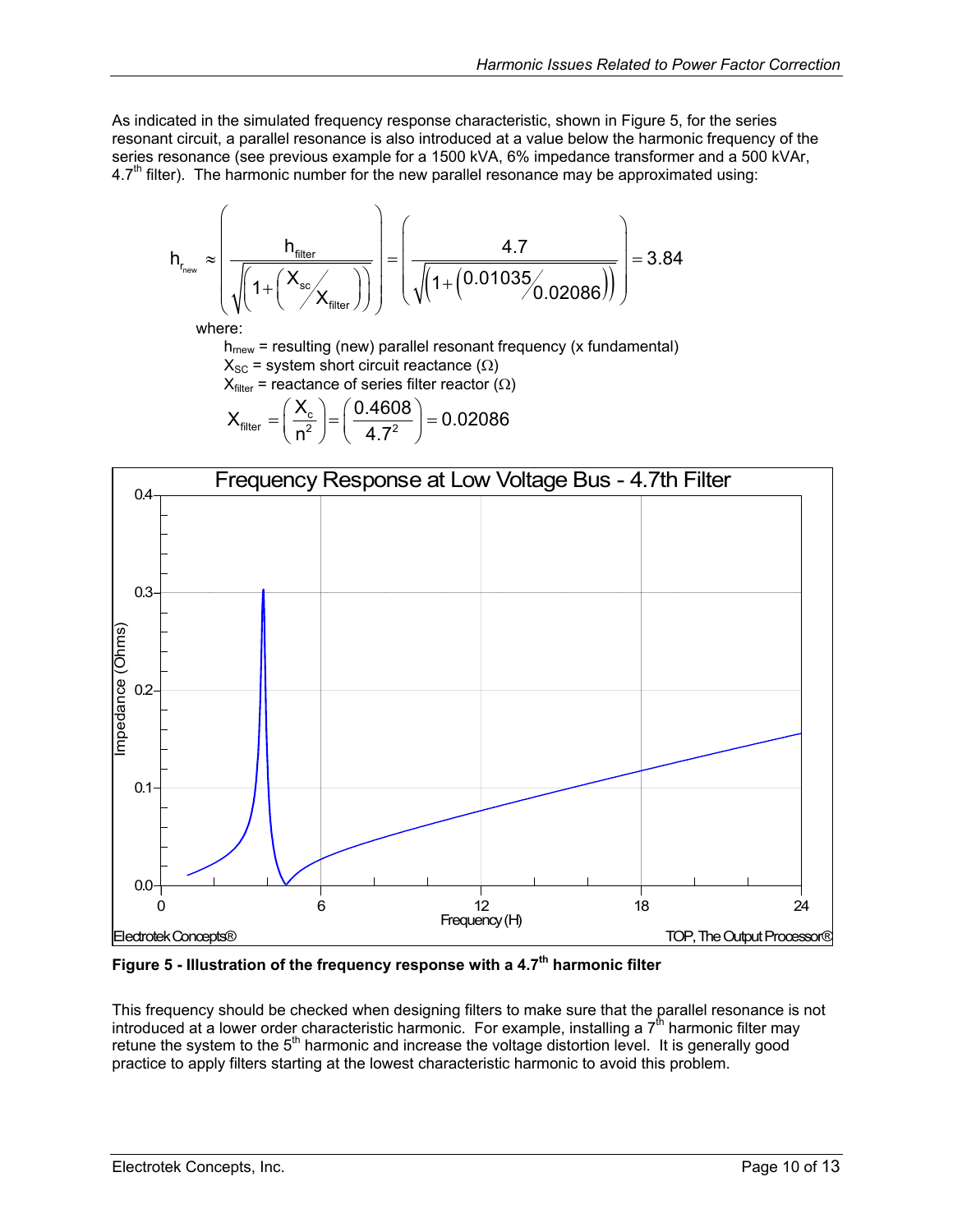<span id="page-10-0"></span>Benefit of Applying Power Factor Correction Capacitors as Harmonic Filters

When mitigation of harmonic distortion is required, one of the options is to apply a filter at the source of harmonics, or at a location where the harmonic currents can be effectively removed from the system. The most cost effective filter is generally a single-tuned passive filter and this will be applicable for the majority of cases. Filters must be carefully designed to avoid unexpected interactions with the system.

The need for filters is often precipitated by an adverse system response due to the addition of power factor correction capacitors, resulting in resonance. These adverse system responses to harmonics can be modified by changing the capacitance or the reactance. Two methods that require the addition of intentional reactance are:

- − Adding a shunt filter. Not only does this shunt troublesome harmonic currents off the system, but also it completely changes the system response, often, but not always, for the better. This is the most common type of filtering applied because of economics and that it tends to smooth the load voltage as well as remove the current.
- Adding a reactor to the system to simply tune the system away from resonances. Harmful resonances are generally between the system inductance and shunt power factor correction capacitors. The reactor must be added between the capacitor and the power source. One method is to simply put a reactor in series with the capacitor to move the system resonance without actually tuning the capacitor to create a filter.

Passive filters are made of inductive, capacitive and resistive elements. They are relatively inexpensive compared with other means for eliminating harmonic distortion, but they have the disadvantage of potentially adverse interactions with the power system. They are employed either to shunt the harmonic currents off the line or to block their flow between parts of the system by tuning the elements to create a resonance at a selected harmonic frequency. [Figure 6](#page-10-1) shows several types of common filter arrangements.

<span id="page-10-1"></span>

**Figure 6 - Illustration of Common Passive Filter Configurations** 

The most common type of passive filter is the single-tuned notch filter. This is the most economical type and is frequently sufficient for the application. An example of a common 480 volt filter arrangement is illustrated in [Figure 7.](#page-11-1) The notch filter is series-tuned to present low impedance (see [Figure 5\)](#page-9-1) to a particular harmonic current. It is connected in shunt with the power system. Thus, harmonic currents are diverted from their normal flow path on the line into the filter. Notch filters can provide power factor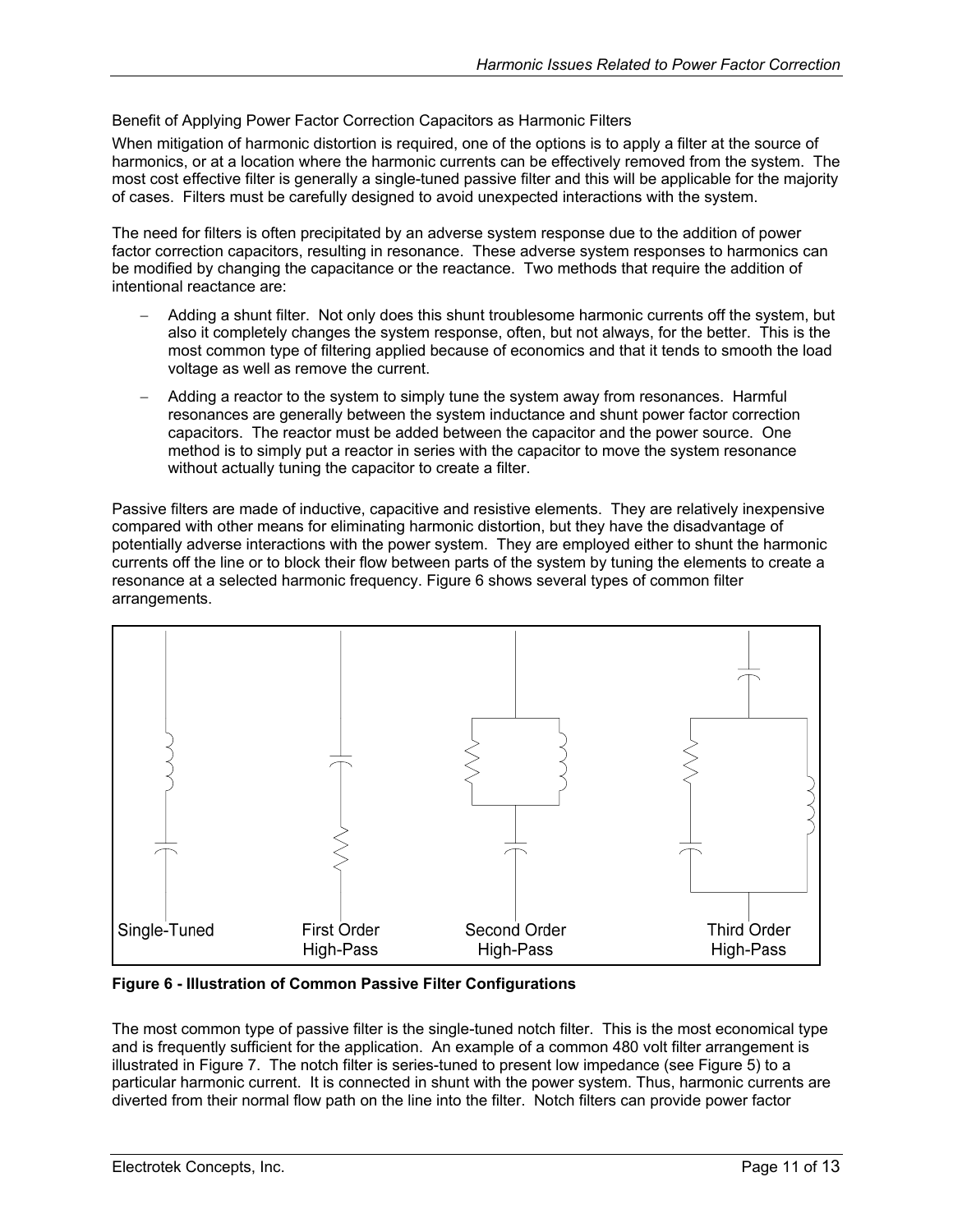<span id="page-11-0"></span>correction in addition to harmonic suppression. [Figure 7](#page-11-1) shows a common delta-connected low-voltage capacitor bank converted into a filter by adding an inductance in series (note that higher rated voltage capacitor units should be used in filter applications, e.g., 600 volt capacitors on a 480 volt bus). In this case, the notch harmonic,  $h_{\text{notch}}$ , may be determined using:

$$
h_{\text{notch}} = \sqrt{\frac{X_{\text{c}_{\text{y}}}}{X_{\text{filter}}}} = \sqrt{\frac{\left(\frac{kV_{\text{p}\varphi}^2}{MVAr_{\text{3}\varphi}}\right)}{X_{\text{filter}}}}
$$

where:

 $X_{CY}$  = equivalent wye capacitive reactance ( $\Omega$ )

 $X_f$  = inductive reactance of filter reactor ( $\Omega$ )

 $kV_{\phi\phi}$  = system rms phase-to-phase voltage (kV)

 $MVar_{3\phi}$  = three-phase capacitor bank rating (MVAr)

<span id="page-11-1"></span>

**Figure 7 - Example of a Low Voltage Single-Tuned Notch Filter**

One important side effect of adding a filter is that it creates a sharp parallel resonance point at a frequency below the notch frequency (see [Figure 5\)](#page-9-1). This resonant frequency must be placed safely away from any significant harmonic. Filters are commonly tuned slightly lower than the harmonic to be filtered to provide a margin of safety in case there is some change in system parameters. If they were tuned exactly to the harmonic, changes in either capacitance or inductance with temperature or failure might shift the parallel resonance higher into the harmonic. This could present a situation worse than no